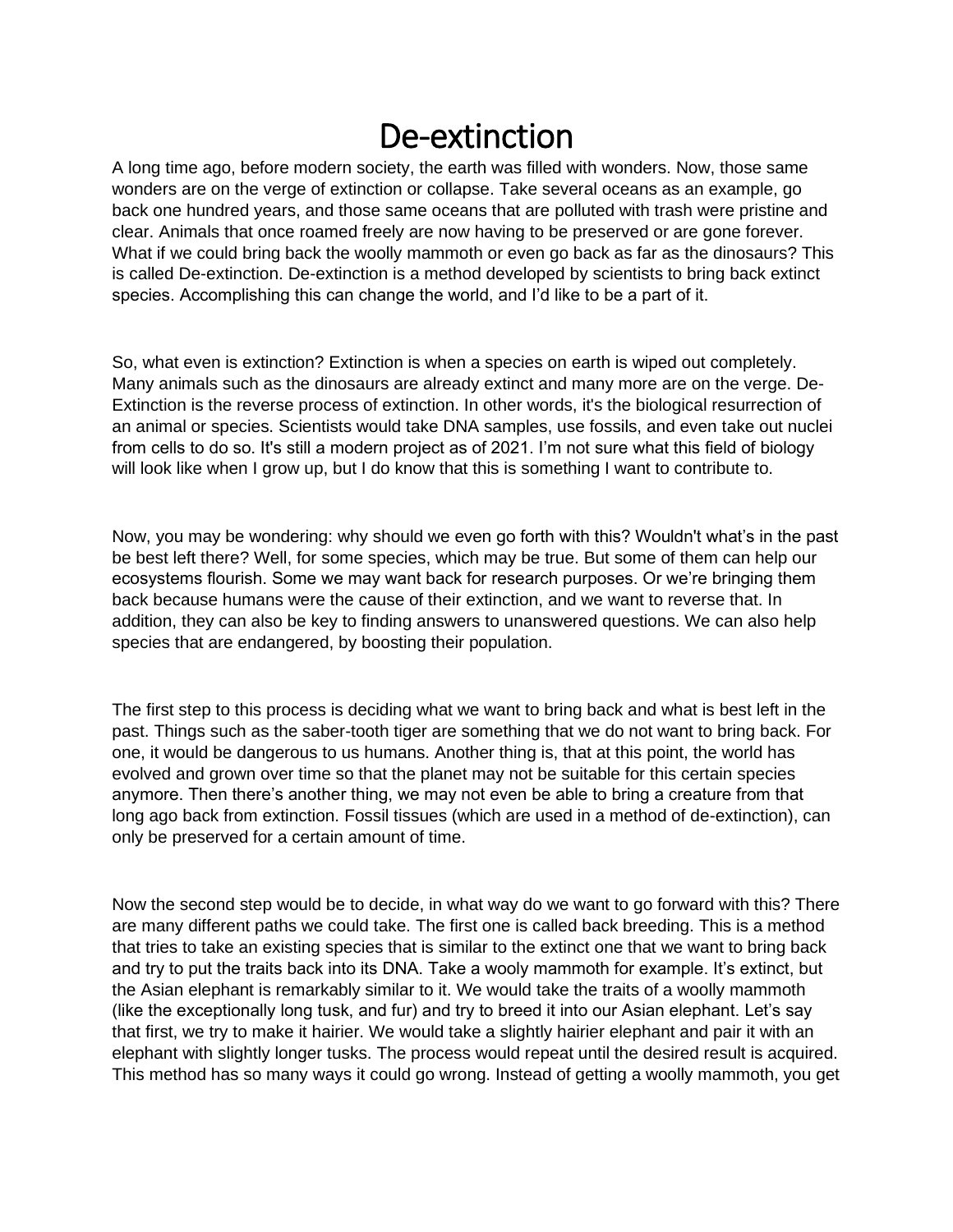a completely different result. Also, it would take an immense amount of time. If you are willing to take the risk and the time, this way could be for you.

SCNT, or somatic cell nuclear transfer, is a more advanced way of cloning. To fully understand this, you have to look at the structure of a cell. The outer part of the cell is called the cell membrane. The nucleus is a cell's control center, holding the DNA of an individual. The nucleus is in the center of an egg cell. To do this, you have to take the nucleus out of an unfertilized egg. Then, you take a cell that has been preserved in a lab, the cell of the organism to be cloned. Then the egg cell with no nucleus is fused with the lab cell. When this cell begins to develop into an embryo (unhatched offspring), and then the clone is born. This may sound simple, but it is not. Scientists have spent years trying to perfect this process.

To first understand cloning, we have to look at the past. Humans have been trying to clone things since the 1880s. The first living organism that proved that artificial embryo twinning was possible, was a sea urchin. Back in 1885, a sea urchin showed that even when two cells were separated, they had separate genetic codes and could grow into their being. Now, the next step for scientists was to figure out how to do this on invertebrate creatures. For the particular project, they took the salamander as the test specimen. To separate the two cells of the embryo, scientists took a strand of baby hair and tightened it between two different salamander cells, until they were divided. It worked fine, so they tried separating them even more but found that those cells didn't develop as efficiently. The first successful nucleus transfer was in 1952 on a frog. It showed us that transferring early embryo cells has a higher success rate than doing so with a more developed embryo.

After that, the idea progressed much faster. In 1975, the first mammal was cloned: a rabbit. This was a tremendous success because mammals are much harder to clone because their eggs are much smaller than those of other species. Dolly the sheep is commonly known as the first mammal to be fully reproduced using SCNT, in 1984. A decade later, cows were also proven 'cloneable.' Over the years, new animals were cloned as scientists started experimenting. In 2001, the first animal was brought back from extinction. A Spanish mountain goat. Sadly though, it died shortly after birth because of lung failure. Then in 2007, primates were proven cloneable. This was important since it was a big step towards human cloning. Which did happen 6 years later. In 2013, the first human was cloned. The past shows us that SCNT has evolved over the decades and can still go further.

Another way of de-extinction is genome editing. There are many kinds of cloning, such as SCNT- somatic cell nuclear transfer, but the most common is gene editing. In the past years, gene editing has been highly influential in the development of animal resurrection. Only a few decades ago, this approach wasn't that simple and was costly. Now, CRISPR-CAS-9 is a shortcut. There are many different versions of CRISPR gene editing, but CAS-9 is the most common. It costs a lot less and is much simpler. It allows scientists to replace and change parts of the DNA of different animals to their liking. This way, we can put traits back into species just